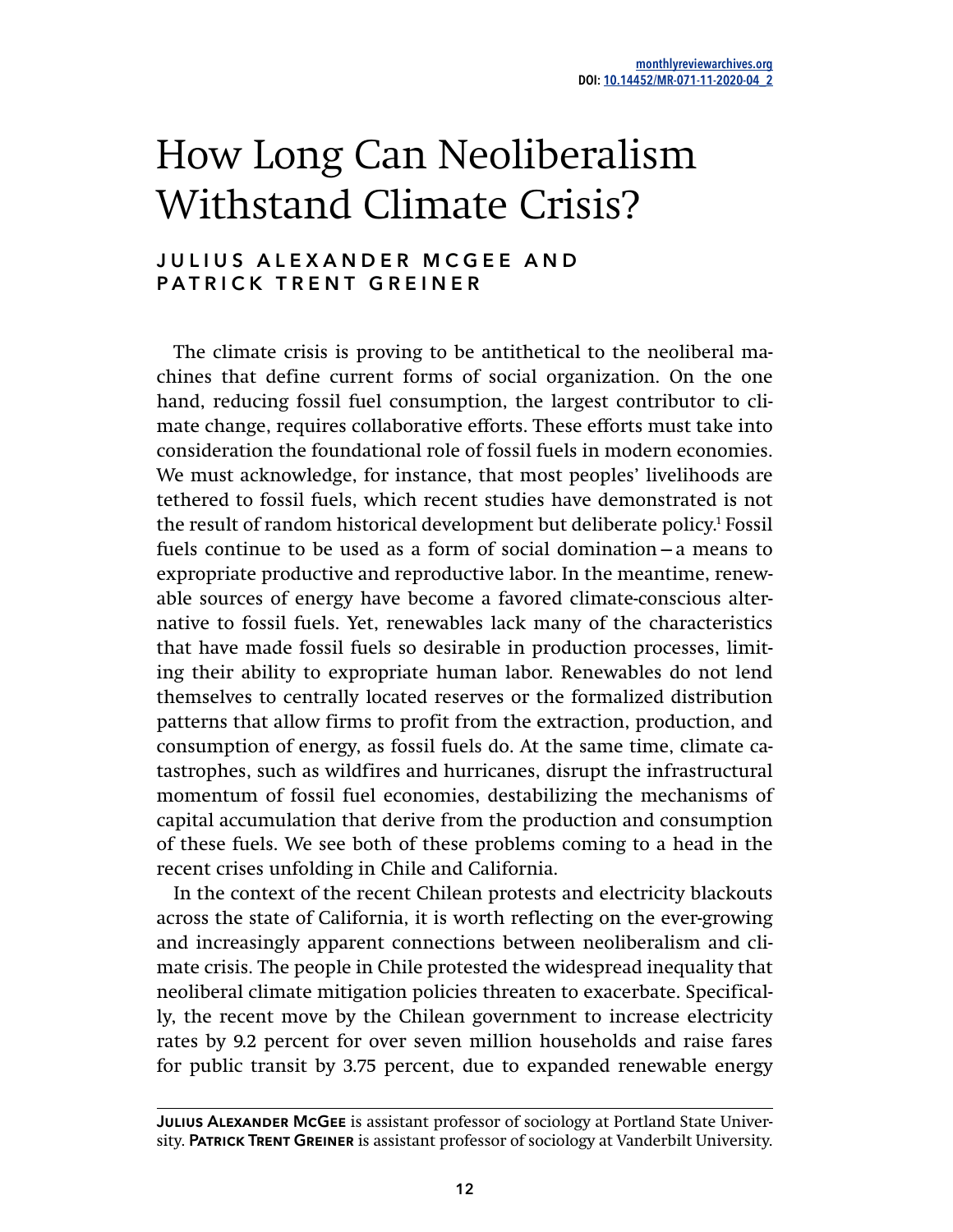consumption, was largely responsible for the protests. Meanwhile, in California, residents braced themselves for yet another round of planned blackouts implemented by private utility companies—a move intended to prevent future fires. These blackouts affected around three million people over the last few months of 2019 and led many Californians to call for the deprivatization of utilities in the state.<sup>2</sup>

These crises have long and complex histories rooted in Chile's U.S. backed coup d'état in 1973, which established a junta and ousted the democratically elected socialist leader Salvador Allende. The coup opened the door for a neoliberal experiment on electricity markets, the results of which have taken hold in Chile, California, and around the world, and are largely responsible for current electrical power-related crises. It is precisely neoliberalism's legacy that resulted in the propagation of the wholesale energy market systems wreaking havoc in California and Chile. What is more, the social disruption borne from the institution of these complex market structures has been made more acute due to corporate and political reliance on similar approaches to managing the fallout of climate change.

Wholesale energy trading began as an experiment in Chile during the 1980s. Prior to the coup, the Allende-led administration had nationalized its copper industry and utilities as part of an organized effort to transition peacefully to socialism. Following the coup, a new military dictatorship headed by Augusto Pinochet began to reprivatize the recently nationalized markets, an effort that included allowing ExxonMobil to buy copper mines from the government.<sup>3</sup> As is true for many of Chile's social and economic policy strategies during Pinochet's seventeen years of brutal dictatorship, the junta relied on the guidance of Chicago School economists when it came to reprivatizing energy. This meeting of the minds ultimately led Chile to design a system of energy trading that allowed electricity producers to speculate on future electricity demand and, thereby, to profit from changes in electricity prices. The newly established economic structure, an institution commonly referred to as a wholesale energy trading market, was intended as a way to profit from electricity distribution without increasing the retail price paid by consumers and at first appeared to do so. After the introduction of wholesale trading in Chile, the model quickly spread across the world.

According to its proponents, the wholesale energy market in Chile had the benefit of separating the business of energy production from the business of distributing energy to the public. It was believed that this separation would benefit end users and improve the efficiency of energy systems by inducing competition between firms. Despite this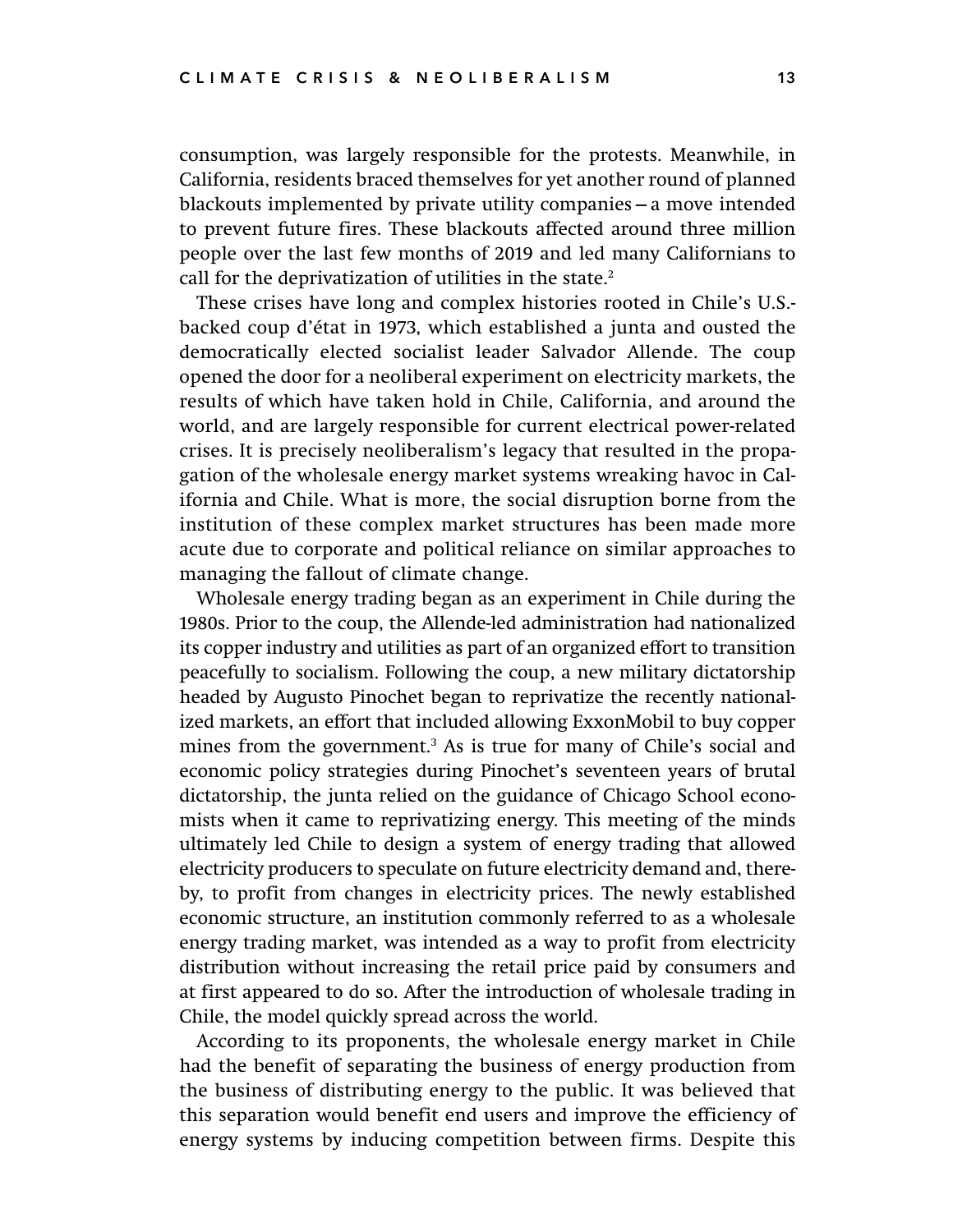tagline, the faults in Chile's wholesale energy market are now visible to all. One of the most glaring fissures is manifesting itself in the ongoing struggle to introduce renewable sources of energy without increasing the cost of electricity to households. Ironically, it was claimed that wholesale energy markets were created to prevent this very situation from arising. The people in Chile protested in response to this tension, as costs of public transit and electricity, which have widened the already high levels of inequality, were in the works.<sup>4</sup>

In the eyes of energy producers around the world, Chile's Atacama Desert is one of the largest solar energy reserves available to humankind—a value derived from the region's dry climate and extreme insolation. In early 2019, Spain's Solarpack Corp. Tecnologica won the auction to produce 123 megawatts of solar energy in Chile. The company has already started installing solar panels in the area and is now positioned to generate the most cost-efficient electricity in the world.<sup>5</sup> This massive spike in renewable energy production is set to increase the percentage of renewable energy consumed in Chilean households and to make Santiago's subway system one of the first in the world to source most of its power from renewables.<sup>6</sup> To cover the cost of these changes without cutting into profits, the Chilean government intended to increase household electricity prices by 9.2 percent and the cost of Santiago's metro system (already one of the most expensive in Latin America) by 3.75 percent by 2021. These two changes are widely acknowledged as having sparked the resentment that resulted in mass protest across the country. The protests were largely successful and in late October the president of Chile, Sebastián Piñera, signed the Electricity Rates Stabilization Bill to overturn the energy price increases, as well as a bill reversing the metro fare increases, to quell the unrest.<sup>7</sup> The energy price increase was intended to protect the profitability of the wholesale energy market, which was subject to price fluctuation after the introduction of newer sources of renewable energy and a stronger peso. That is, in classic neoliberal fashion, the state extracted revenue from the people to help stabilize—even increase—the rate of capital accumulation during the transition to renewables.

To its credit, Chile is on a path to have renewables make up 70 percent of its energy by 2050. However, because storage systems for renewable energy are still lacking, banks are reluctant to invest. Concerns such as these raise questions for investors about how well renewables can compete with fossil fuels on the wholesale stage. Thus, to add more security to wholesale energy trading, Chile sought to increase the cost of consumption. Over the years, the austerity imposed on the subway system in Chile has sparked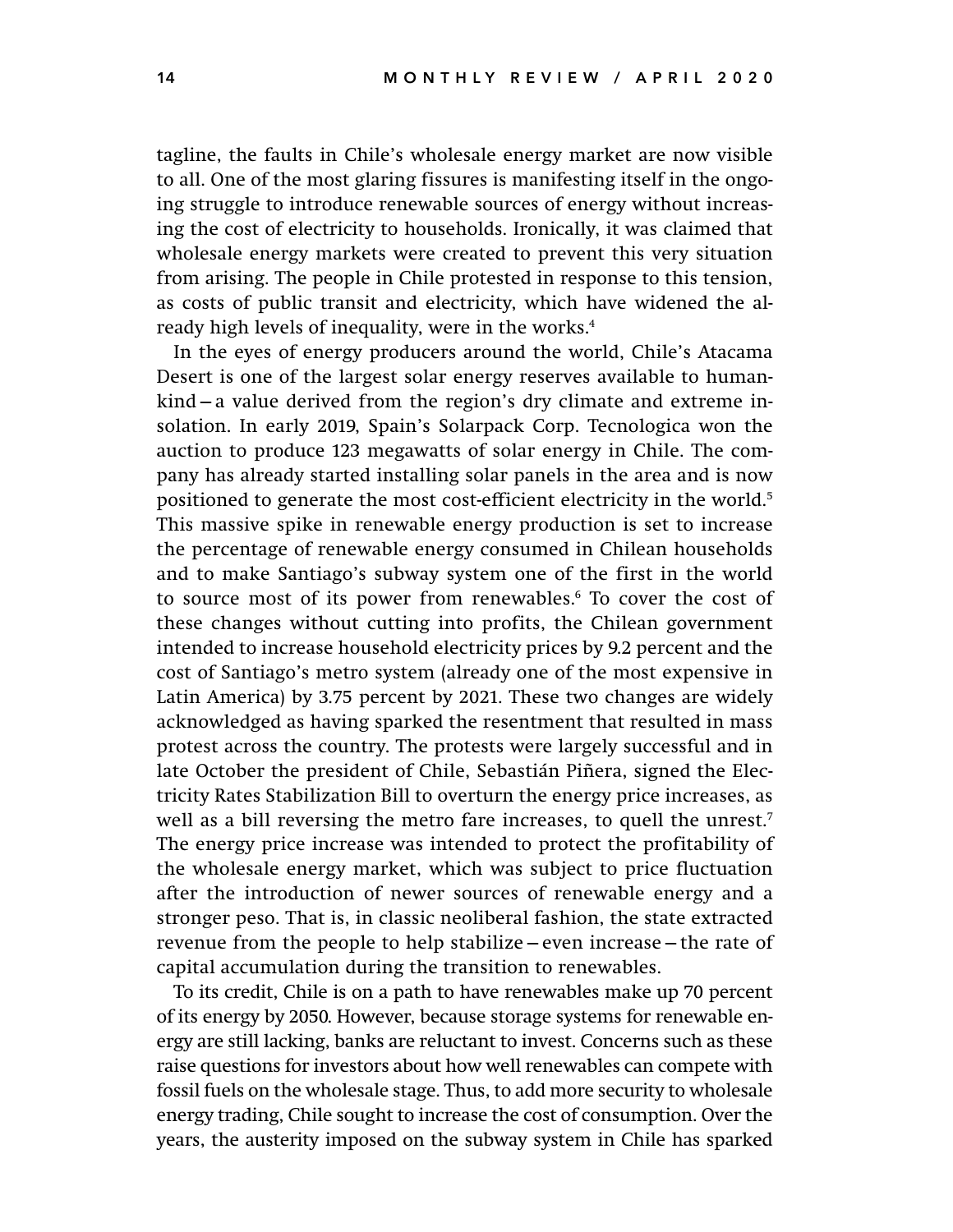numerous protests as the government continues to rely on efficiency standards determined by economists while ignoring the needs of the people. The system has continually served middle-class communities in an effort to maintain economic efficiency while forcing lower-income earners to rely on private busing systems. Although this has changed somewhat in recent years, as Chile has transitioned to a democracy (in the 1990s, the metro system merged with private buses), the bottom line has continued to emphasize economic efficiency at the expense of the people.

In California, wholesale energy markets came through Assembly Bill 1890 in 1996. Among other things, the bill deregulated energy monopolies across the state to encourage competition, enforced a 10 percent decrease in energy prices, and limited the ability of energy monopolies to increase rates on customers. Assembly Bill 1890 also required publicly traded utility companies in California, such as Pacific Gas and Electric (PG&E), to sell the majority of their generating capacity to independent producers, where it could be traded on the wholesale market.

The problem with deregulated energy markets is that they rely on an assumption of endless cheap energy and historical data on weather patterns to forecast demand. They are ill-equipped to handle changes in weather patterns produced by climatic shifts.

For decades, California has obtained at least a quarter of its energy from neighboring states despite the assumption of abundance in its wholesale markets. A significant portion of this imported energy comes from hydroelectric dams in Oregon and Washington. In 2000, the Pacific Northwest was hit with a drought that limited the electrical capacity of their hydroelectric dams, which, in addition to the profitable but highly criminal activities of opportunistic companies such as Enron, resulted in PG&E filing for bankruptcy in 2001.

The inability to increase rates on end users coupled with the loss of surplus energy from the Pacific Northwest during a season of high energy demand resulted in large revenue losses. To emerge from bankruptcy, PG&E turned to the state, which in turn backtracked on its previous policies protecting households from the wholesale energy market and forced ratepayers to front the bill. A \$2.50 surcharge was added to bills to help pay for PG&E's debt. This tactic of expropriation mirrors those used by financial markets to stave off economic crisis and is a hallmark of neoliberalism. With a new safety net in place, PG&E was able to emerge from bankruptcy by 2004, but the surcharge used to bail out PG&E remained intact nonetheless. This surcharge has now transformed into a disaster fund that the state of California intends to use to bail out its utilities in case they are liable for future fires.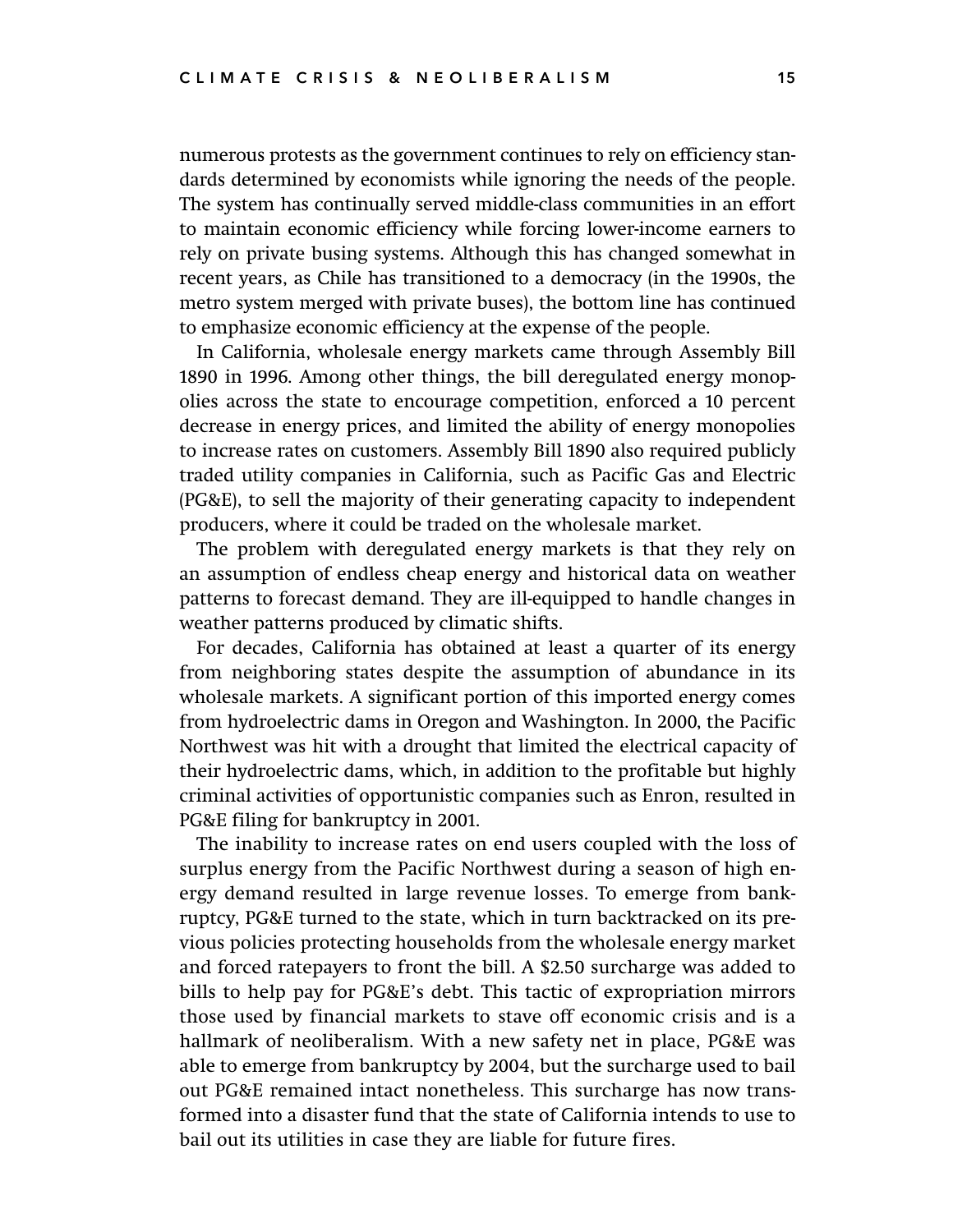This brings us to the present, when PG&E has yet again filed for bankruptcy due to climatic shifts. In 2017 and 2018, PG&E power lines sparked both the Wine Fire and the Camp Fire in Northern California due to abnormally dry weather and the lasting impacts of a historic drought. The Camp Fire alone was the largest and deadliest wildfire in many generations; nineteen thousand homes were destroyed, over two thousand acres were burned, and eighty-five people died. Each of these fires could have been prevented had PG&E updated its power lines (some of which are one hundred years old) to be safer in dry weather. A recent article in the *Wall Street Journa*l details that PG&E had been aware of the risk of its outdated power lines for decades, yet the company found it more financially viable to postpone safety updates. The secret of the neoliberal scam of a profitable wholesale market for energy supposedly without higher retail rates was exposed; necessary maintenance for safety was abandoned in the interest of profit.

In addition to destroying the livelihoods of thousands, these fires have become a nightmare for one of neoliberalism's most coveted markets—insurance. The recent wildfires in California have cost insurance companies an estimated \$24 billion.<sup>8</sup> In response to escalating concerns, insurance companies have raised premiums and, in some instances, refused to renew customers. Insurers are also holding PG&E responsible for their large payouts to customers, forcing PG&E into bankruptcy. This has become a financial opportunity for hedge funds, which have bought insurance claims in an effort to profit from PG&E's mounting debt. Hedge funds such as Elliott Corp. and Baupost are now vying for an opportunity to restructure PG&E under chapter 11 bankruptcy laws.

In an effort to stave off further debt, PG&E and other utility companies in California have resorted to shutting off power to over three million people during periods of abnormally high winds and dry weather. This type of weather is predicted to continue into the future due to climate crisis, alternating between heavy precipitation (a problem that will put water utilities in a bind) and droughts.<sup>9</sup> Of course, PG&E has shut off customers' electricity with little regard for vulnerable populations. People with disabilities and the elderly are especially vulnerable to blackouts, and blackouts in general have been associated with increased death rates.<sup>10</sup> An outcome of this expropriation is the increasing social and political disposability of those who have been expropriated. The people who rely on energy to survive are being hurt at no fault of their own—they are simply living their lives at the mercy of energy providers who see them as a source of capital rather than as human beings.

Energy systems in capitalist markets are predicated on ongoing processes of profit upon expropriation. In general, expropriation refers to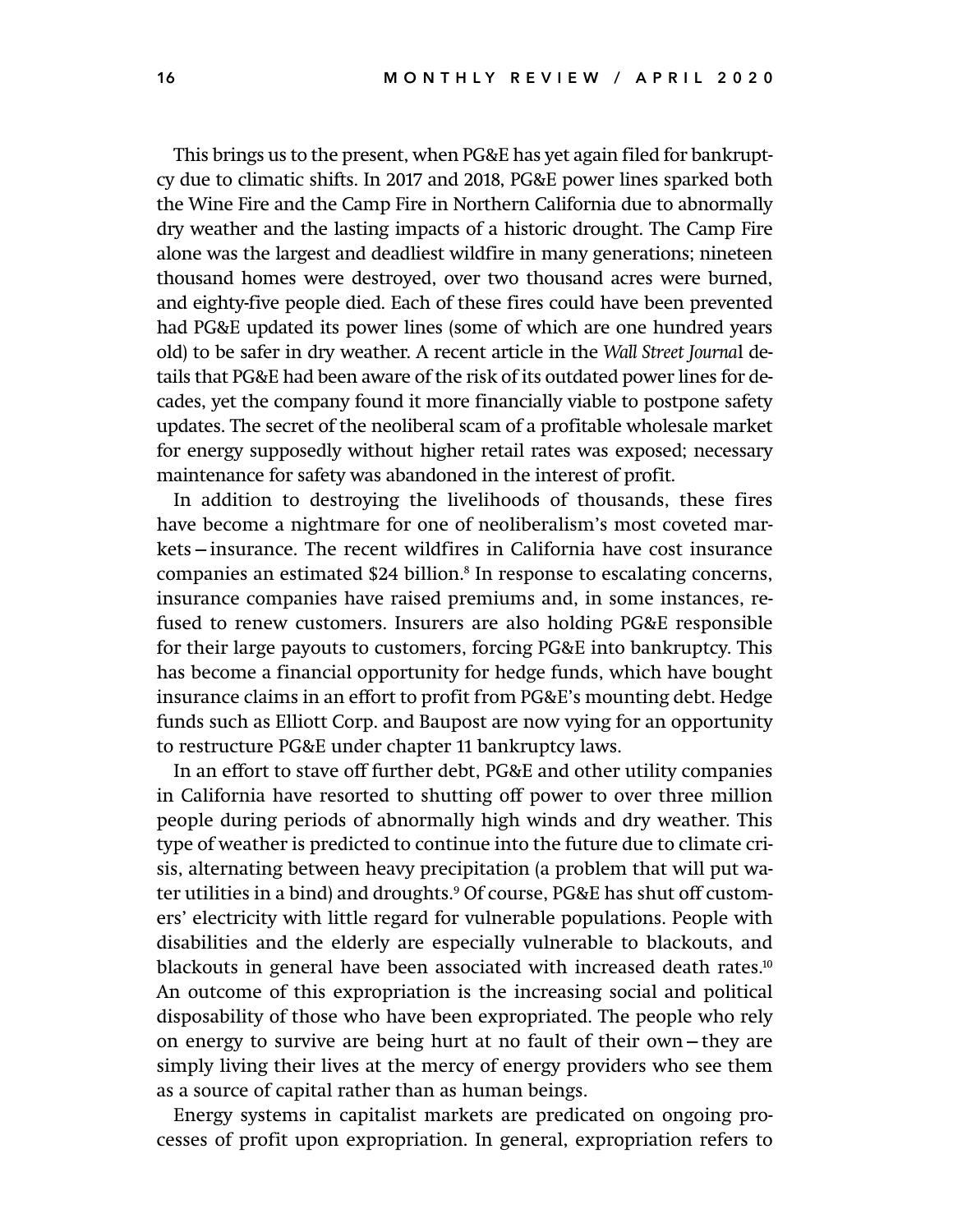forms of social, economic, and political domination unmediated by a wage contract and that function to support the exploitation of labor.<sup>11</sup> To understand this, we can look to how the majority of electricity consumed by individuals, even in wealthy nations, is used to reproduce basic needs. Heating, cooling, food storage, cleaning, and travel account for the majority of individuals' energy use. Most people rely on external sources of energy to meet these needs and lack the knowledge to reproduce these amenities without energy available on demand. This creates a power imbalance between energy consumers and energy providers that helps subordinate the interests of labor to the needs of capital.

Originally, fossil fuel-based energy was a form of resource expropriation that supported the exploitation of labor. This form of expropriation expedited the exploitation of workers by increasing the efficiency of both reproductive and productive labor. Electricity allowed laborers to produce goods more cheaply and to do it for longer periods of time than could have ever been imagined before fossil fuels were incorporated into the production chain. It also cut down the amount of time needed to perform reproductive labor, not least by increasing the efficiency of cooking and cleaning. As if that were not enough, electrification provided a new way for energy producers to profit from reproductive labor. Namely, the introduction of electricity made reproductive labor more dependent on electronic household appliances. Wholesale energy trading expands on the original model of energy expropriation by turning the individual's basic needs (such as the demand for energy) into a speculative market.

With all this in mind, it seems pertinent to ask: How long can neoliberalism withstand climate crisis and what are the consequences of continually supporting the neoliberal model? Let us start with the latter part of this question by noting three such consequences. First, the attempt to combat climate change through the wholesale energy market in Chile threatened to exacerbate preexisting inequality. Secondly, renewable energy consumption worldwide has fared better at mitigating emissions when it expands inequality.<sup>12</sup> Lastly, it is clear that the people of Chile have had enough with widening inequality and took to the streets in protest, as have others around the globe, such as the Yellow Vests in France.

The energy cost hike was intended to protect the market from the volatility of renewable electricity systems. Through this volatility, renewable sources of energy such as wind and solar threaten the viability of the wholesale-energy-for-profit model. To put it differently, these energy sources are subject to ecology, not the market. The large fluctuation in energy supply, characteristic of highly intermittent sources (for example, renewables), make it difficult to profit from demand. Recall that this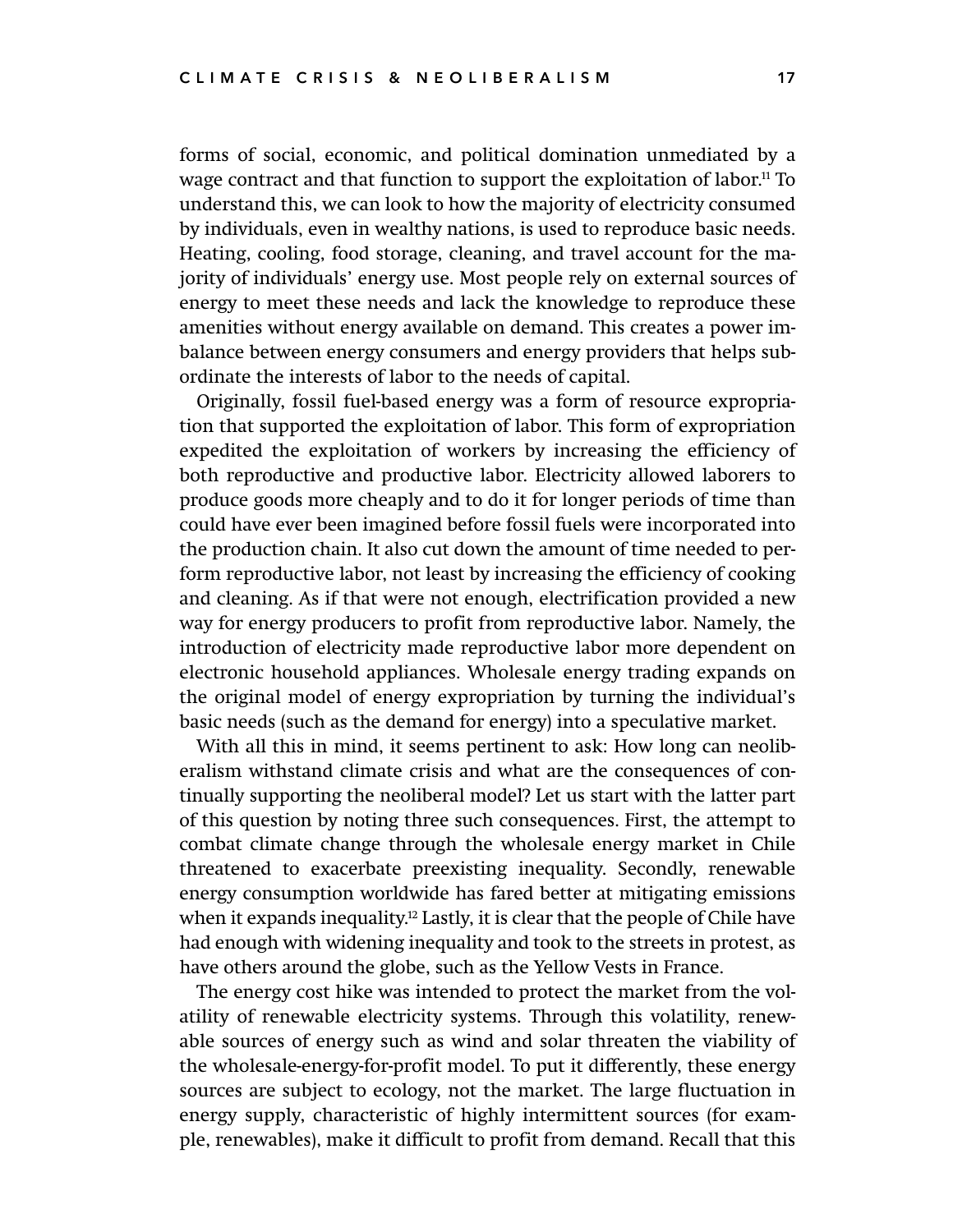was what the wholesale market system was largely crafted to do. Nevertheless, this is a market problem, not a practical issue. Fossil fuels can easily become a backstop energy source for consumption during periods of low renewable supply or moments of peak usage when demand outstrips supply (while this is done to some degree now, it still occurs under the wholesale model). However, this would require the transformation of an energy system predicated on *ex*propriation into one predicated on *ap*propriation. By *appropriation* we mean energy production that is free from the alienation embedded in commodities. As a commodity, energy's value derives from unequal exchange, specifically, individuals pay more for energy than it costs to produce it. This form of unequal exchange is maintained through private ownership of distribution infrastructures, which limits the agency of households by creating an intermediary between the production and appropriation (that is, consumption) of energy. In this case, the intermediary is the wholesale energy market, which sets prices and determines what type of energy is used and when. To appropriate energy is to use it when it is useful to the individual, unmediated by unequal exchange, embedded in and limited by ecological cycles and thus free from alienation that derives from market pricing.

If peoples' agency were constrained by ecology and not the market, they could easily choose to perform energy-intensive tasks—such as traveling, cooking, cleaning, and charging batteries—during the peak hours of renewable energy supply and reduce their energy consumption during hours of low renewable supply. Under this model, individuals would respond to changes in weather patterns to reduce their impact on the climate without a market determining costs to generate greater profits.

While giving people the choice to live within the parameters of the earth's ecology seems like a fantasy, this is exactly what PG&E is forcing people to do during fire season in California. The only difference is that PG&E is making this decision *for people*. And they are doing it to reduce the likelihood that they will be implicated in and financially responsible for any future fires. Dry weather poses a danger for PG&E because it has continually refused to adapt its infrastructure to the changing climate. Even without weather patterns altering due to anthropogenic climate change, dry weather is a possibility—and an inevitability—that should be addressed when building energy infrastructures. Failing to do so poses a danger to life and the greater social good. In truth, we are rather lucky it has only recently become a problem. Ultimately though, the increasing frequency of dry weather brought about by climate crisis has forced the issue by posing a threat to PG&E's profits, and in doing so climate change has brought the financial solvency of the largest private utility